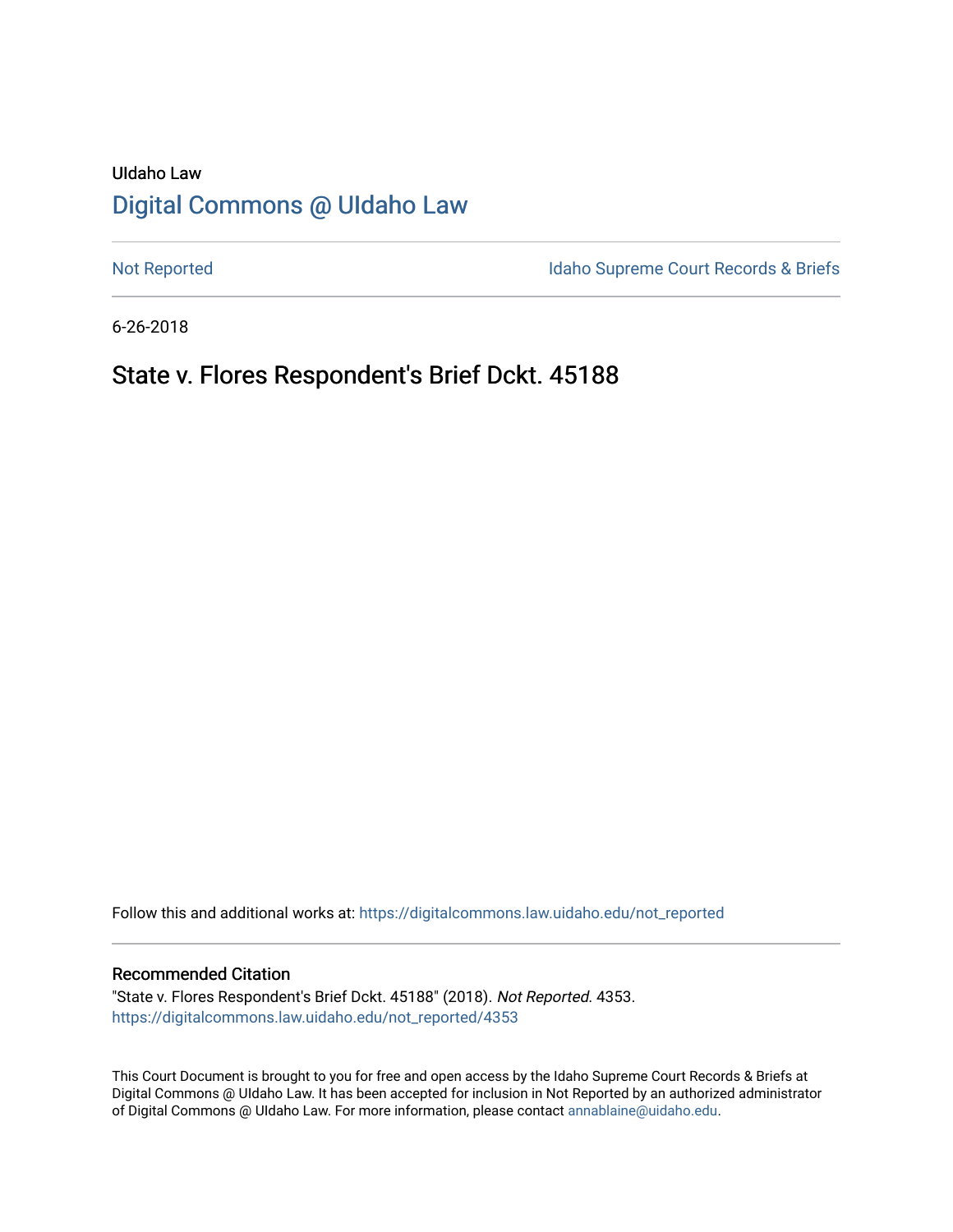### **IN THE SUPREME COURT OF THE STATE OF IDAHO**

| <b>STATE OF IDAHO,</b>         |                            |
|--------------------------------|----------------------------|
|                                | No. 45188                  |
| Plaintiff-Respondent,          |                            |
|                                | <b>Ada County Case No.</b> |
| v.                             | CR01-2016-35619            |
|                                |                            |
| <b>ARTURO GONZALEZ FLORES,</b> |                            |
|                                |                            |
| Defendant-Appellant.           |                            |
|                                |                            |

### **BRIEF OF RESPONDENT** \_\_\_\_\_\_\_\_\_\_\_\_\_\_\_\_\_\_\_\_\_\_\_\_

\_\_\_\_\_\_\_\_\_\_\_\_\_\_\_\_\_\_\_\_\_\_\_\_

## **APPEAL FROM THE DISTRICT COURT OF THE FOURTH JUDICIAL DISTRICT OF THE STATE OF IDAHO, IN AND FOR THE COUNTY OF ADA**

\_\_\_\_\_\_\_\_\_\_\_\_\_\_\_\_\_\_\_\_\_\_\_\_

**HONORABLE SAMUEL A. HOAGLAND District Judge**

\_\_\_\_\_\_\_\_\_\_\_\_\_\_\_\_\_\_\_\_\_\_\_\_

**LAWRENCE G. WASDEN Attorney General State of Idaho**

**PAUL R. PANTHER Deputy Attorney General Chief, Criminal Law Division**

**KALE D. GANS Deputy Attorney General Criminal Law Division P. O. Box 83720 Boise, Idaho 83720-0010 (208) 334-4534** 

**ATTORNEYS FOR PLAINTIFF-RESPONDENT** **ANDREA W. REYNOLDS Deputy State Appellate Public Defender 322 E. Front St., Ste. 570 Boise, Idaho 83702 (208) 334-2712** 

**ATTORNEY FOR DEFENDANT-APPELLANT**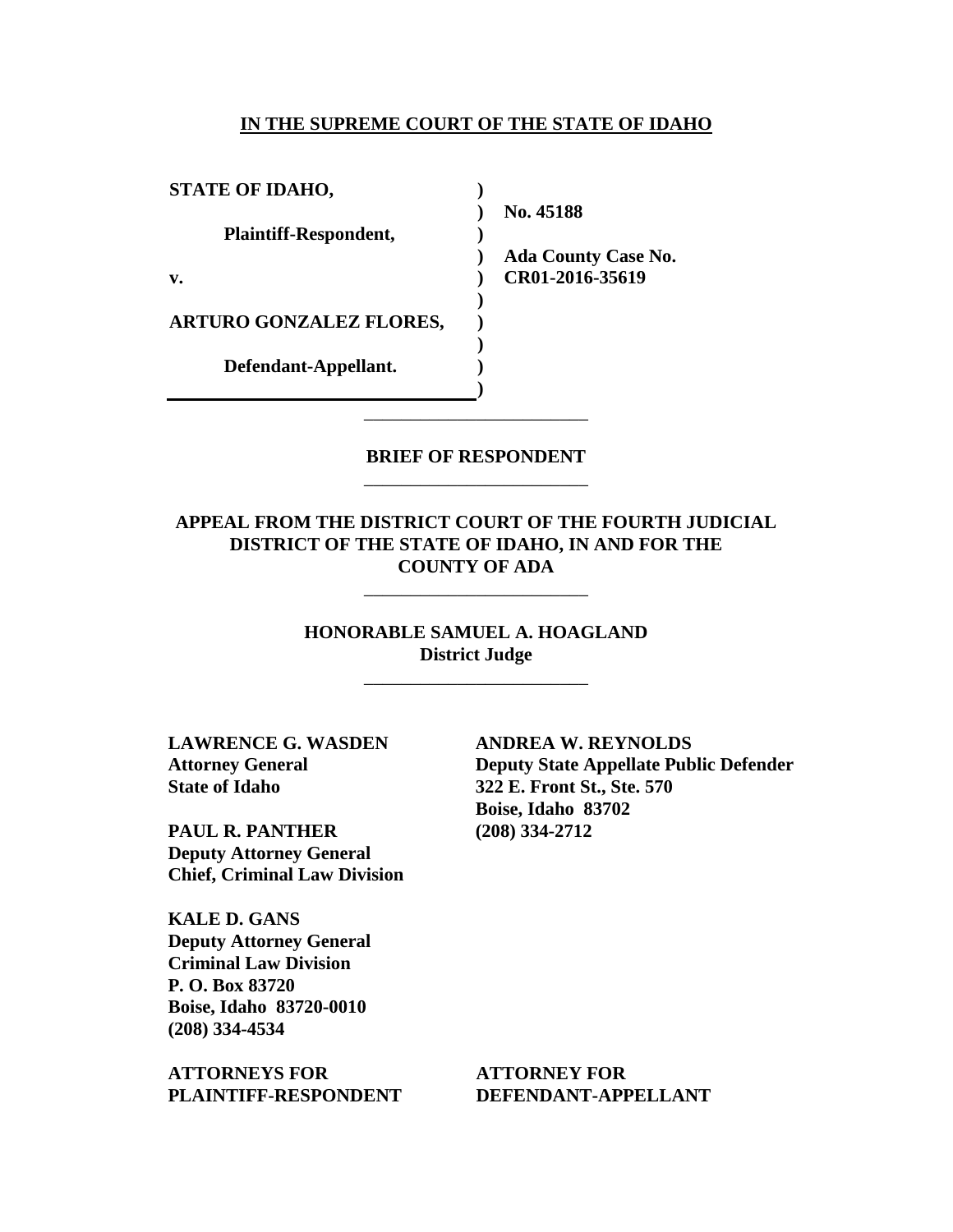# **TABLE OF CONTENTS**

| Flores Has Failed To Show The District Court Erred In                                                           |
|-----------------------------------------------------------------------------------------------------------------|
| A.                                                                                                              |
| <b>B.</b>                                                                                                       |
| $\mathcal{C}$ .<br>The Officers Did Not Abandon The Legitimate                                                  |
| The District Court Correctly Concluded The Drug<br>D.<br>Investigation Was Supported By Reasonable Suspicion 14 |
|                                                                                                                 |
|                                                                                                                 |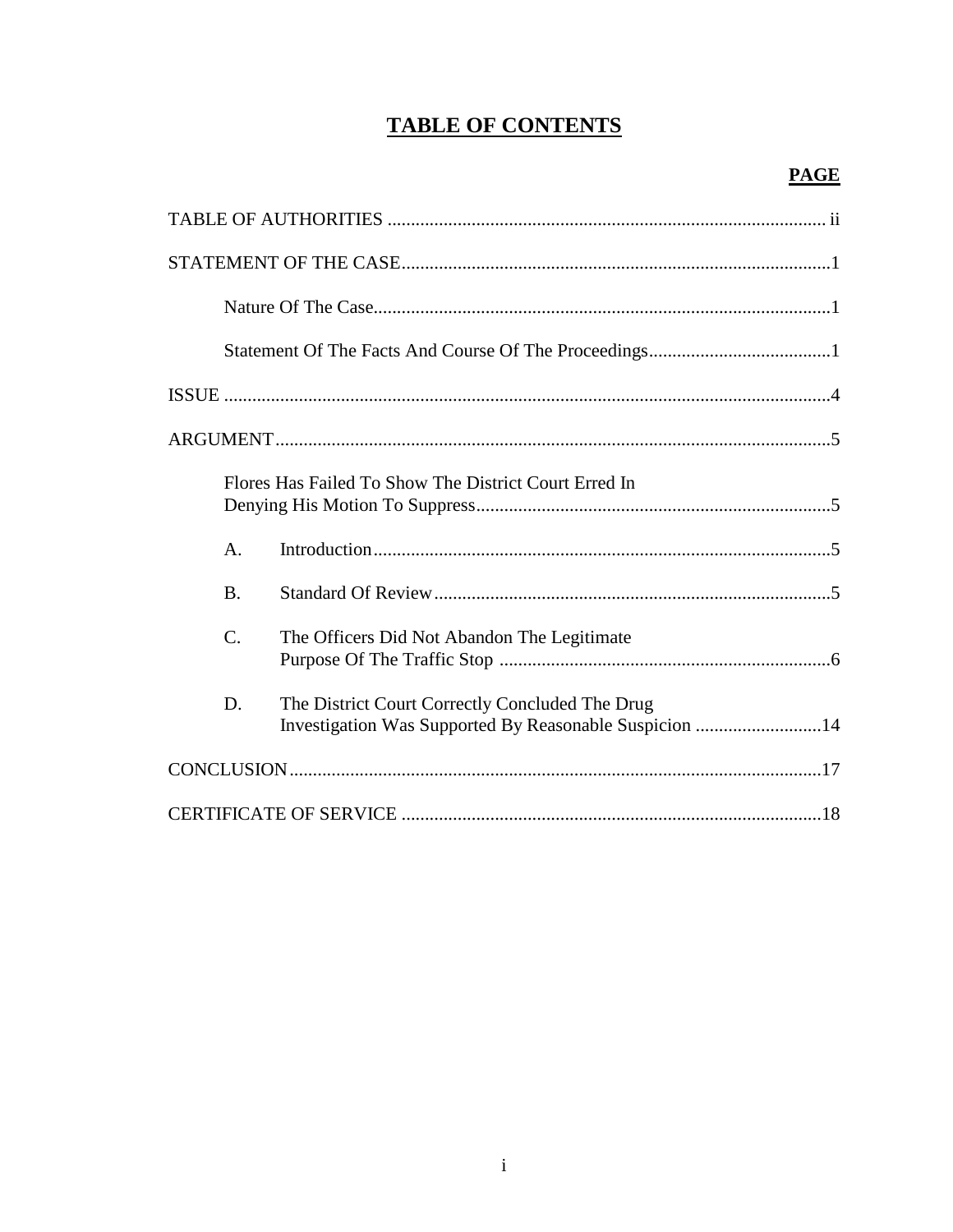# **TABLE OF AUTHORITIES**

| <b>CASES</b> | <b>PAGE</b> |
|--------------|-------------|
|              |             |
|              |             |
|              |             |
|              |             |
|              |             |
|              |             |
|              |             |
|              |             |
|              |             |
|              |             |
|              |             |
|              |             |
|              |             |
|              |             |
|              |             |
|              |             |
|              |             |
|              |             |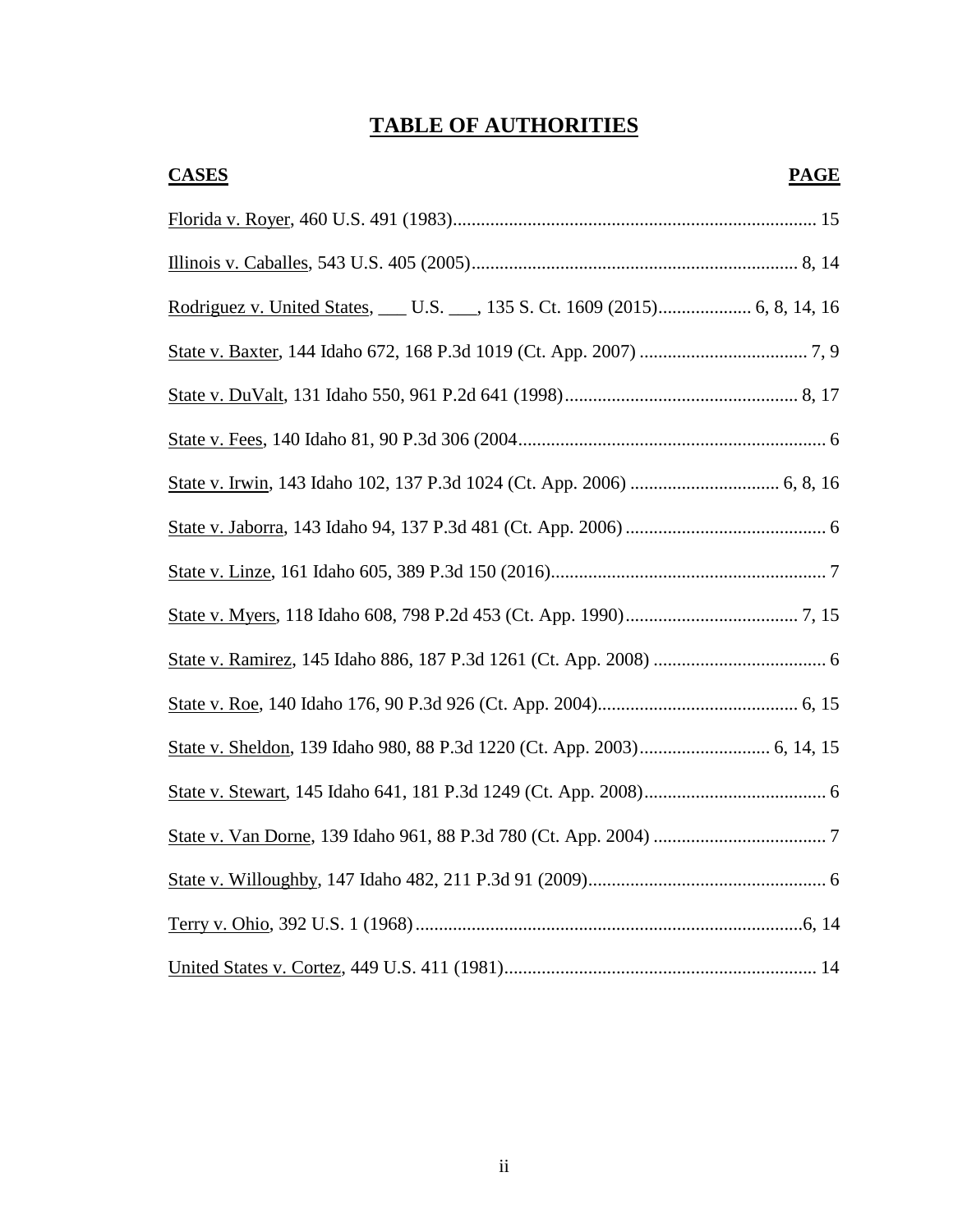#### STATEMENT OF THE CASE

### Nature Of The Case

Arturo Gonzalez Flores appeals from the district court's denial of his motion to suppress evidence.

### Statement Of The Facts And Course Of The Proceedings

The state charged Flores with possession of heroin, possession of methamphetamine, and a persistent violator enhancement. (R., pp.36-37, 51-52.) Flores moved to suppress evidence (R., pp.67-75), claiming, among other things, that law enforcement "unreasonably extended his detention after the purpose of the [traffic] stop had been abandoned" (R., p.70). Following a hearing, the district court found the following facts:

A minor child reported to the police that her parents were using heroin at a house in Meridian (the "Moskee residence"). (R., p.106.) Law enforcement went to the Moskee residence to conduct a welfare check; they made contact with the child's mother—a woman named Yolanda—who "appeared nervous, guarded, lethargic, and unkempt," and who would not let the police enter. (R., p.107.) Police also had information that there was "a large amount of stop and go traffic at the Moskee residence"; that there were altercations at the house; and that law enforcement had previously responded to the house "based on a report that a female was experiencing seizures induced by heroin use." (R., p.107.) One of the officers investigating the reported overdose was told that Flores, "and his wife, Jennifer Flores," were Yolanda's roommates. (R., p.107.)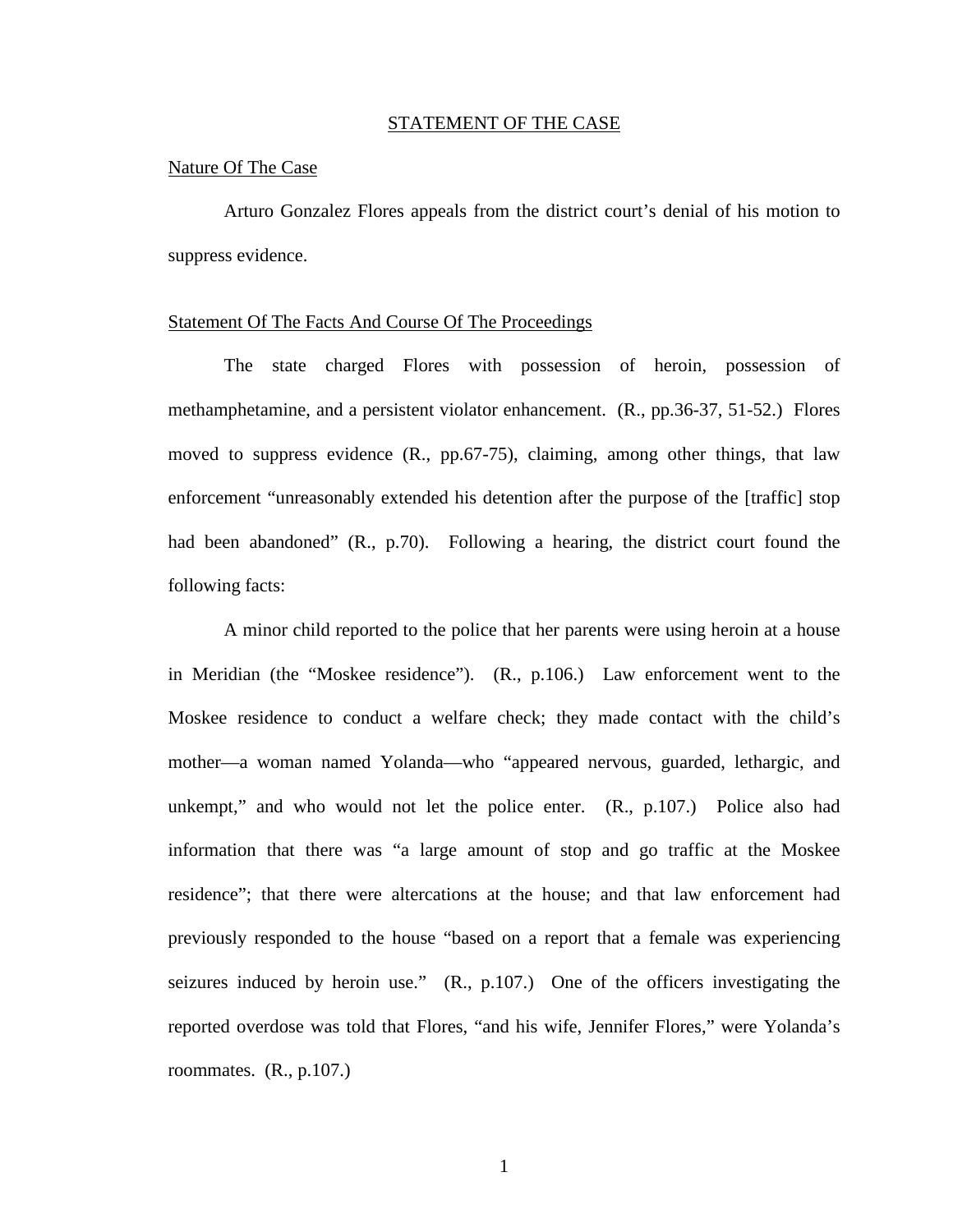Law enforcement surveilled the Moskee residence. (R., p.107.) At one point they observed a car, driven by Flores, stop at the residence. (R., p.107.) Flores testified that he went inside the Moskee residence, while his wife, who had been a passenger in the car, went and retrieved her son from a nearby school. (R., p.107.) After some 20 to 45 minutes elapsed, Flores, his wife, and her son departed from the Moskee residence. (R., pp.107-08.)

Detectives followed Flores's vehicle in undercover police cars. (R., p.108.) They observed a child moving around in the car and not wearing a seatbelt, and saw Flores's wife, who was driving, turn without signaling.  $(R, p.108)$  The detectives "relayed the information regarding the pursuit and the observed traffic violation to Meridian Police Patrol Officer Branden Esparza." (R., p.108.)

Officer Esparza overheard the officers via radio traffic "'talking about a vehicle that they were following."  $(R., p.108$  (quoting Prelim. Hr'g Tr., p.21, Ls.15-16).) While Officer Esparza did not personally observe the traffic violations, he testified that he initiated the traffic stop "based on the violations that were relayed to him," and because he "'was advised that this was a stop that they needed because of possibly some drug business going on at an address.'" (R., p.108 (quoting Prelim. Hr'g Tr., p.22, Ls.4-6).)

Officer Esparza stopped the vehicle. (R., p.108.) He identified Flores by driver's license and, "[w]hile Officer Esparza ran a driver and warrant check," a K-9 unit arrived. (R., pp.108-109.) Officer Esparza asked Flores to exit the vehicle, which Flores did, and Flores was handcuffed after a pat-down search. (R., p.109.) The officer then told Flores's wife to exit the vehicle; at this point "she handed over to Officer Esparza, a small rubber ball shaped item and stated that there was marijuana in the ball." (R., p.109.) The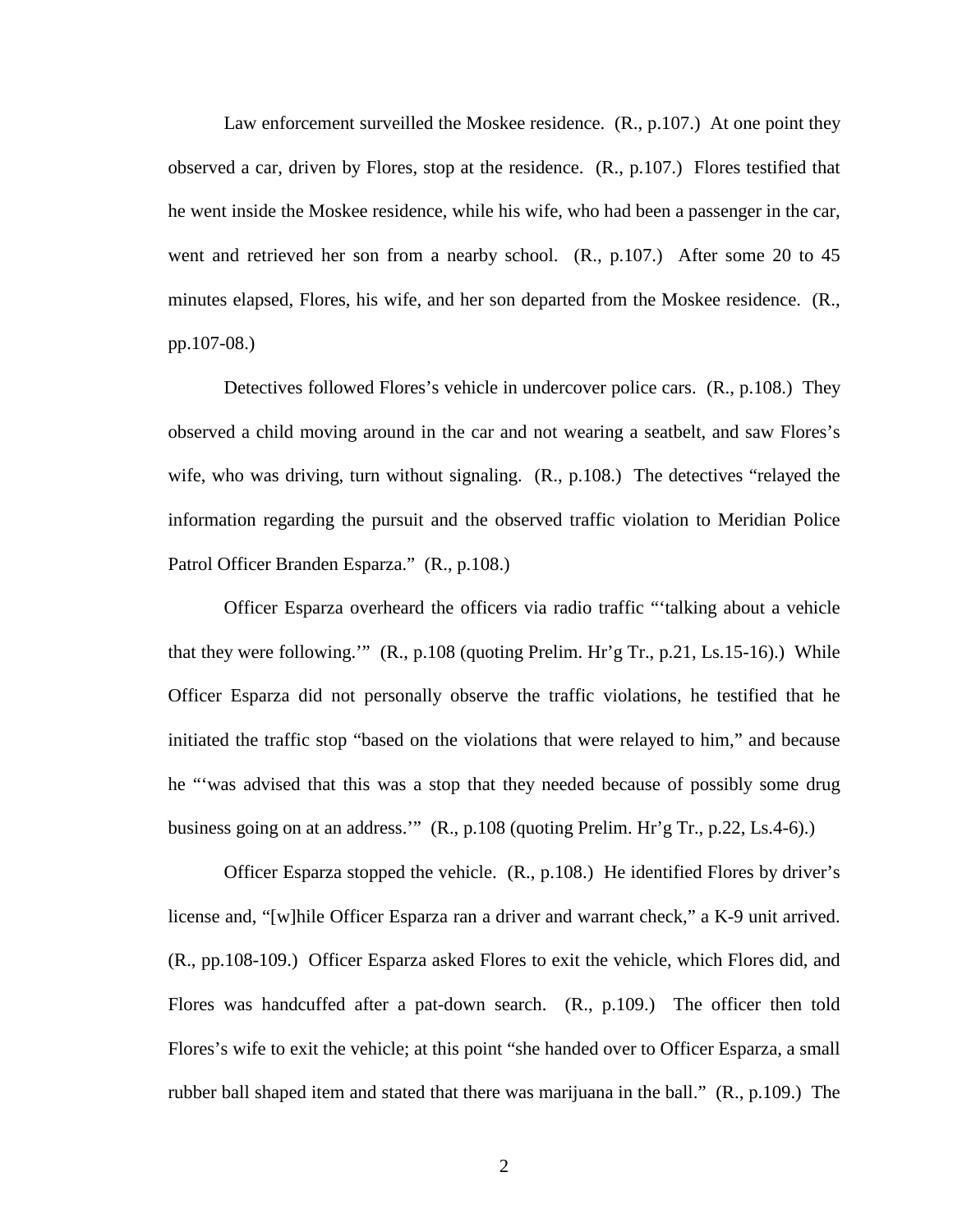K-9 subsequently alerted on the vehicle. (R., p.109.) Law enforcement searched the vehicle and found two baggies inside—one containing "some heroin residue" and the other containing methamphetamine. (R., p.109.)

The district court interpreted the issues as whether "the officers immediately abandoned the purpose of the stop (a traffic violation) and turned it into a drug investigation, without reasonable suspicion"; and whether "the drug dog sniff added time to the stop."<sup>[1](#page-6-0)</sup> (R., pp.110, 116.) The court concluded that "the drug dog sniff did not add time to the stop, and assuming *arguendo* it did, the officers had reasonable suspicion to conduct a drug investigation," and that "the officers were justified and acted reasonably in handcuffing Defendant during the stop." (R., p.117.) The court accordingly denied Flores's motion to suppress. (R., p.117.)

Flores went to trial and was found guilty of possession of methamphetamine, possession of heroin, and the persistent violator enhancement. (R., pp.154-55.) Flores was sentenced to two concurrent sentences of 15 years imprisonment, with three years fixed on each count. (R., pp.213-16.) He timely appealed from the judgment of conviction. (R., pp.221-24.)

 $\overline{a}$ 

<span id="page-6-0"></span> $<sup>1</sup>$  Flores has not challenged the district court's finding that the K-9 sniff did not add time</sup> to the stop, or otherwise raised the K-9 alert as an issue on appeal. (See generally Appellant's brief.)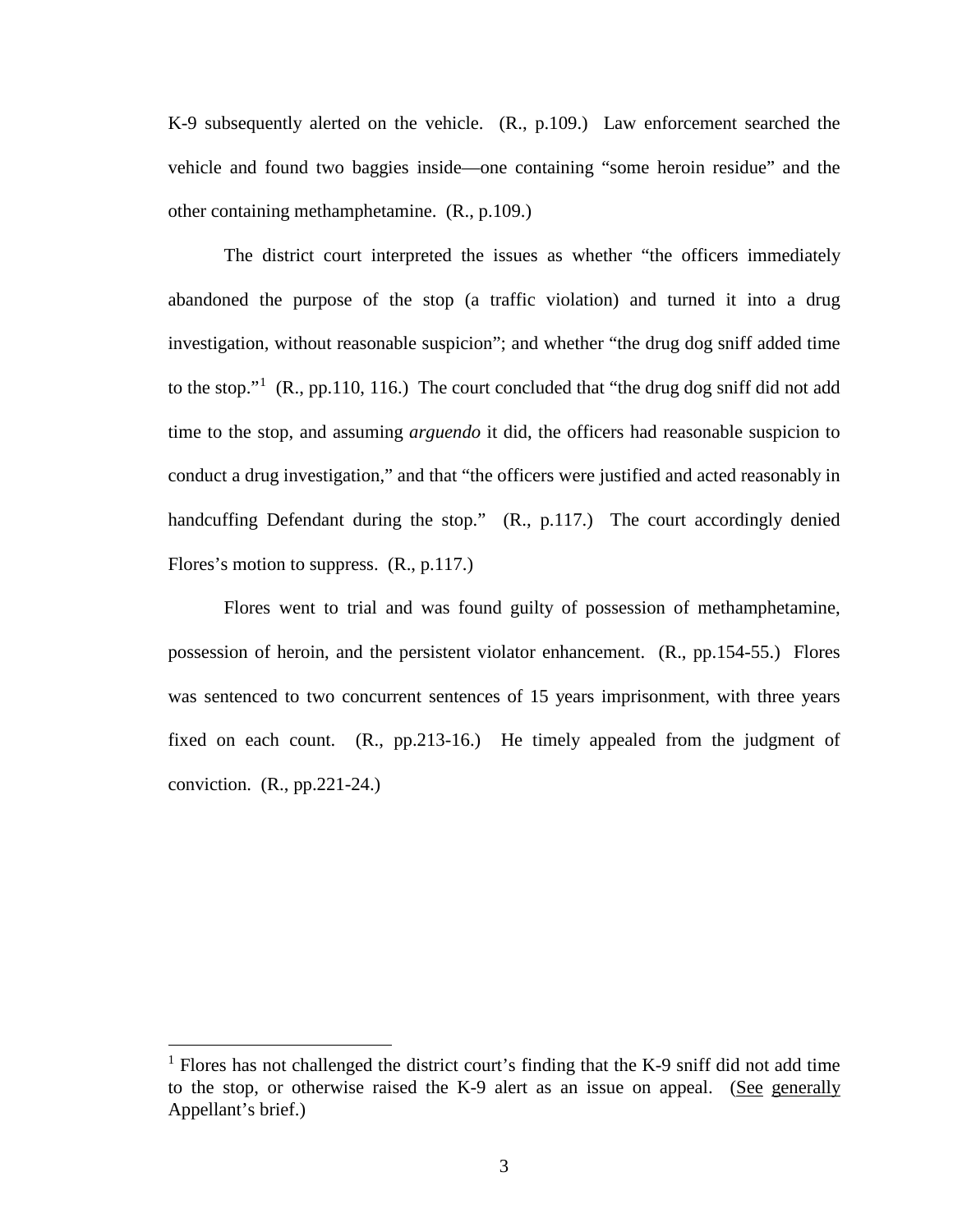# ISSUE

Flores states the issue on appeal as:

Did the district court err in denying Mr. Flores' motion to suppress?

(Appellant's brief, p.4)

The state rephrases the issue as:

Has Flores failed to show the district court erred in denying his motion to suppress?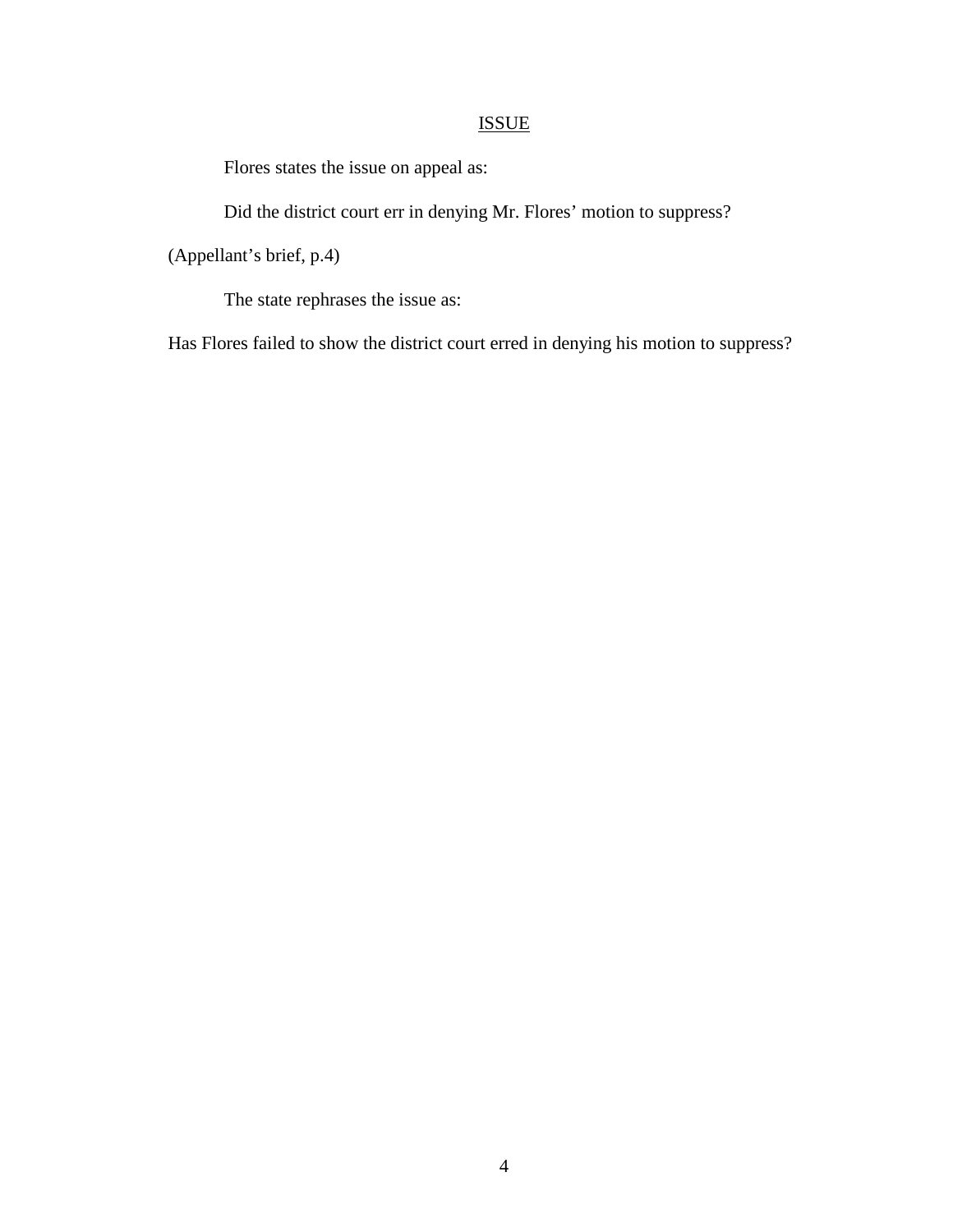#### ARGUMENT

### Flores Has Failed To Show The District Court Erred In Denying His Motion To Suppress

### A. Introduction

Flores argues on appeal that the district court erred in denying his motion to suppress. While he concedes that the stop of his vehicle was supported by reasonable suspicion, he argues that "Officer Esparza abandoned, from the outset, the legitimate purposes of the stop, which was to investigate the traffic violation, because he was not aware of the nature of the violation." (Appellant's brief, p.5.) Flores also contends the district court "erred in concluding, in the alternative, that the stop of the vehicle was supported by reasonable suspicion of drug activity," because "[p]rior to the stop, none of the officers knew the identity of the individuals in the vehicle, and there was insufficient evidence connecting the individuals in the vehicle to the suspected drug activity at the Moskee residence." (Appellant's brief, p.5.)

These claims fail. Flores fails to show that Officer Esparza abandoned the investigation "because [Officer Esparza] was not aware of the nature of the violation" the record shows Officer Esparza was aware of the traffic violation and did not abandon his investigation into it. Furthermore, the district court correctly found that, based on the totality of the circumstances, the officers had reasonable suspicion to conduct a drug investigation.

### B. Standard Of Review

On review of a ruling on a motion to suppress, the appellate court defers to the trial court's findings of fact unless clearly erroneous, but exercises free review of the trial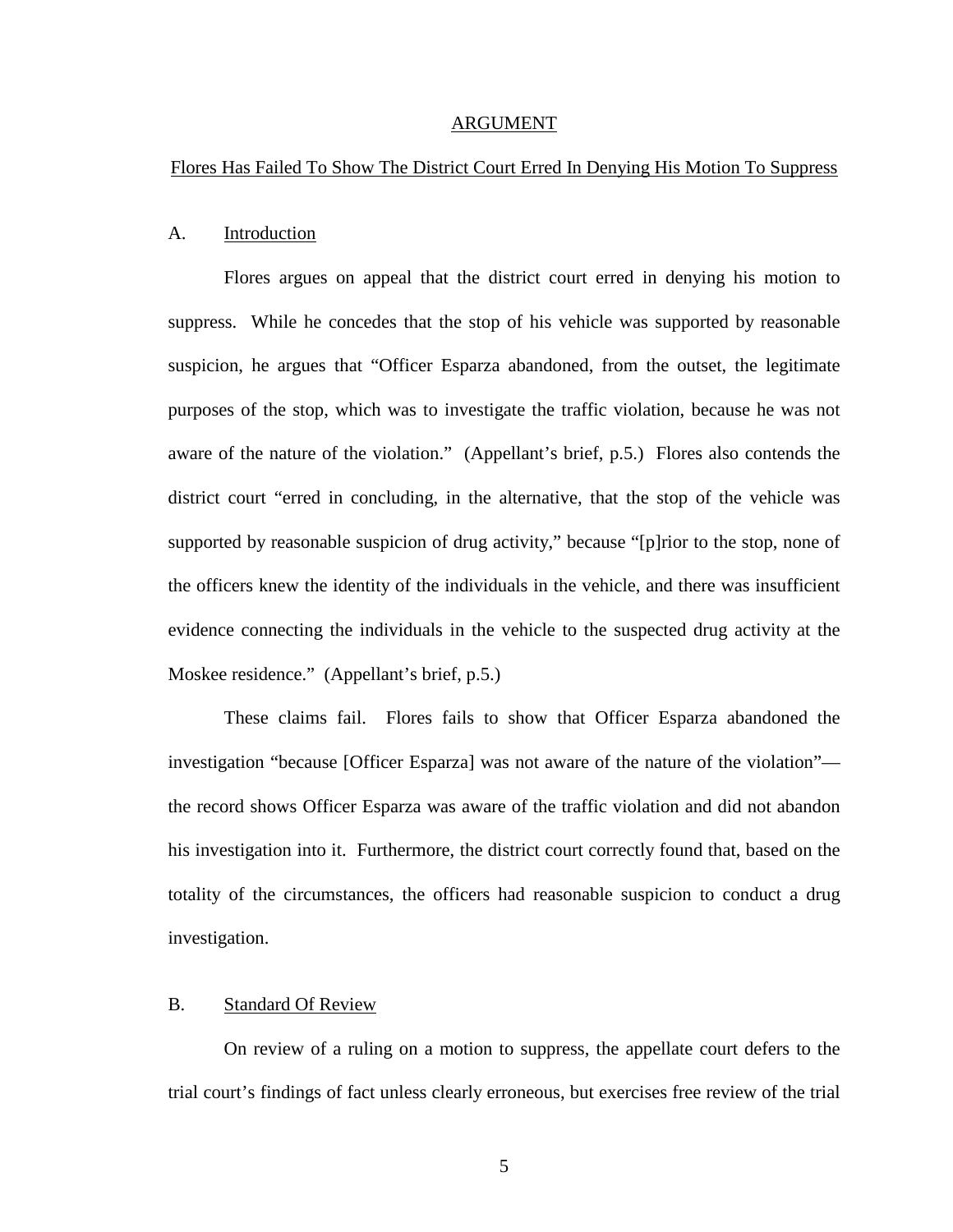court's determination as to whether constitutional standards have been satisfied in light of the facts. State v. Willoughby, 147 Idaho 482, 485-86, 211 P.3d 91, 94-95 (2009); State v. Fees, 140 Idaho 81, 84, 90 P.3d 306, 309 (2004). If findings are supported by substantial evidence in the record, those "[f]indings will not be deemed clearly erroneous." State v. Stewart, 145 Idaho 641, 648, 181 P.3d 1249, 1256 (Ct. App. 2008) (quoting State v. Jaborra, 143 Idaho 94, 98, 137 P.3d 481, 485 (Ct. App. 2006)).

### C. The Officers Did Not Abandon The Legitimate Purpose Of The Traffic Stop

"Because a routine traffic stop is normally limited in scope and of short duration, it is more analogous to an investigative detention than a custodial arrest and therefore is analyzed under the principles set forth in *Terry v. Ohio,* 392 U.S. 1, 88 S. Ct. 1868, 20 L.Ed.2d 889 (1968)." State v. Sheldon, 139 Idaho 980, 983, 88 P.3d 1220, 1223 (Ct. App. 2003). "Under the Fourth Amendment, an officer may stop a vehicle to investigate possible criminal behavior if there is a reasonable and articulable suspicion that the vehicle is being driven contrary to traffic laws." State v. Roe, 140 Idaho 176, 180, 90 P.3d 926, 930 (Ct. App. 2004).

"An investigative detention must be temporary and last no longer than necessary to effectuate the purpose of the stop." State v. Ramirez, 145 Idaho 886, 889, 187 P.3d 1261, 1264 (Ct. App. 2008). "Because addressing the infraction is the purpose of the stop, it may last no longer than is necessary to effectuate that purpose." Rodriguez v. United States, \_\_\_ U.S. \_\_\_, 135 S. Ct. 1609, 1616 (2015) (internal quotes, brackets and citations omitted). "[A]s a matter of course in a valid traffic stop, a police officer may order the occupants of a vehicle to exit or to remain inside." State v. Irwin, 143 Idaho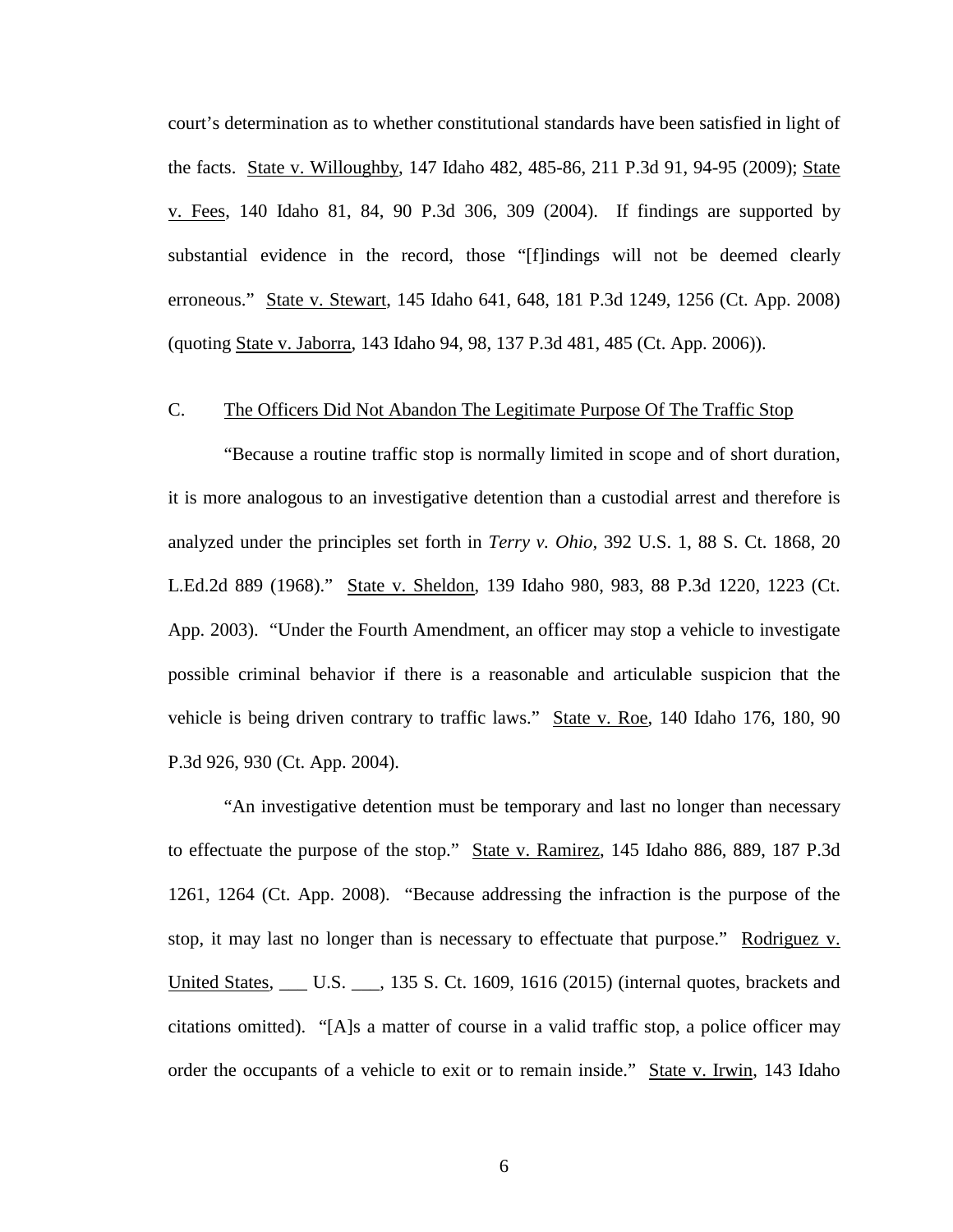102, 105, 137 P.3d 1024, 1027 (Ct. App. 2006). "The stop remains a reasonable seizure while the officer diligently pursues the purpose of the stop, to which that reasonable suspicion is related. However, should the officer abandon the purpose of the stop, the officer no longer has that original reasonable suspicion supporting his actions." State v. Linze, 161 Idaho 605, 609, 389 P.3d 150, 154 (2016).

"[W]hen an officer has an objectively reasonable basis for making an investigative stop, the officer's subjective motive or actual state of mind is irrelevant"; consequently, where a stop is justified by an "objectively reasonable basis," such as an observed traffic violation, "any underlying motive … in stopping [a defendant's] vehicle as a pretext to search for drugs" is irrelevant. State v. Myers, 118 Idaho 608, 610, 798 P.2d 453, 455 (Ct. App. 1990). Furthermore, the totality of the circumstances known to police is measured by the collective, not individual, knowledge of the police. State v. Baxter, 144 Idaho 672, 678, 168 P.3d 1019, 1025 (Ct. App. 2007) (citing State v. Van Dorne, 139 Idaho 961, 964, 88 P.3d 780, 783 (Ct. App. 2004)).

The district court correctly rejected Flores's arguments below that "the purpose of the stop (traffic violation) was completely abandoned" prior to the discovery of the marijuana, and that the traffic stop was "really a drug investigation from the start." (R., p.114 (citing State v. Myers, 118 Idaho 608, 798 P.2d 453 (Ct. App. 1990).) Citing Myers, the district court found that "[s]o long as an officer has an objectively reasonable basis for making an investigative stop based on an observed traffic violation, the officer's subjective motive for making a stop (i.e. as a pretext to search for drugs) is irrelevant." (R., p.114.)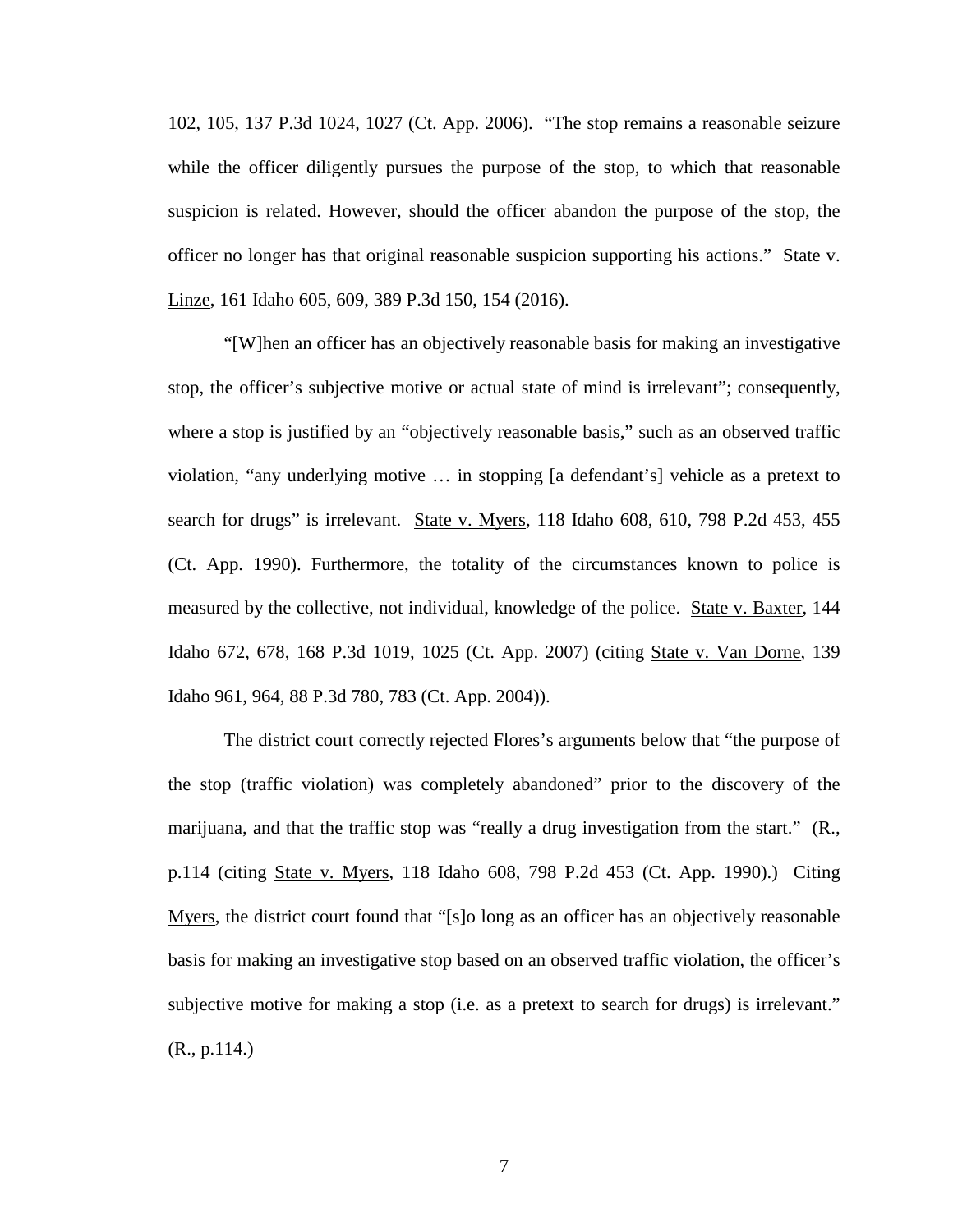In this case there was an objectively reasonable basis for the stop: the observed traffic violations. (R., p.108; p.114, n.4.) The district court also correctly found the officers were justified in handcuffing Flores during the stop, because "a police officer may order the occupants of a vehicle to exit or remain inside" as a "matter of course in a valid traffic stop," and because "officers are entitled to use handcuffs in limited investigatory stops to maintain their safety." (R., pp.114-116 (quoting State v. Irwin, 143) Idaho 102, 105, 137 P.3d 1024, 1027 (Ct. App. 2006); State v. DuValt, 131 Idaho 550, 554, 961 P.2d 641, 645 (1998)).

Moreover, the United States Supreme Court has held that, "[b]eyond determining whether to issue a traffic ticket, an officer's mission includes 'ordinary inquiries incident to [the traffic] stop."" Rodriguez, 135 S. Ct. at 1615 (quoting Illinois v. Caballes, 543 U.S. 405, 408 (2005)). "Typically such inquiries involve *checking the driver's license, determining whether there are outstanding warrants against the driver*, and inspecting the automobile's registration and proof of insurance." Id. (emphasis added). "These checks serve the same objective as enforcement of the traffic code: ensuring that vehicles on the road are operated safely and responsibly." Id. Here, all of the police actions leading up to the discovery of the marijuana—stopping Flores, identifying Flores, running a warrants check, and asking Flores and the driver to step out of the vehicle—were routine and appropriate actions for a traffic stop. (R., pp.108-109); see Rodriguez, 135 S. Ct. at 1615. The district court therefore correctly concluded the officers' actions were justified and reasonable, and that the purpose of the stop was never abandoned. (R., p.117.)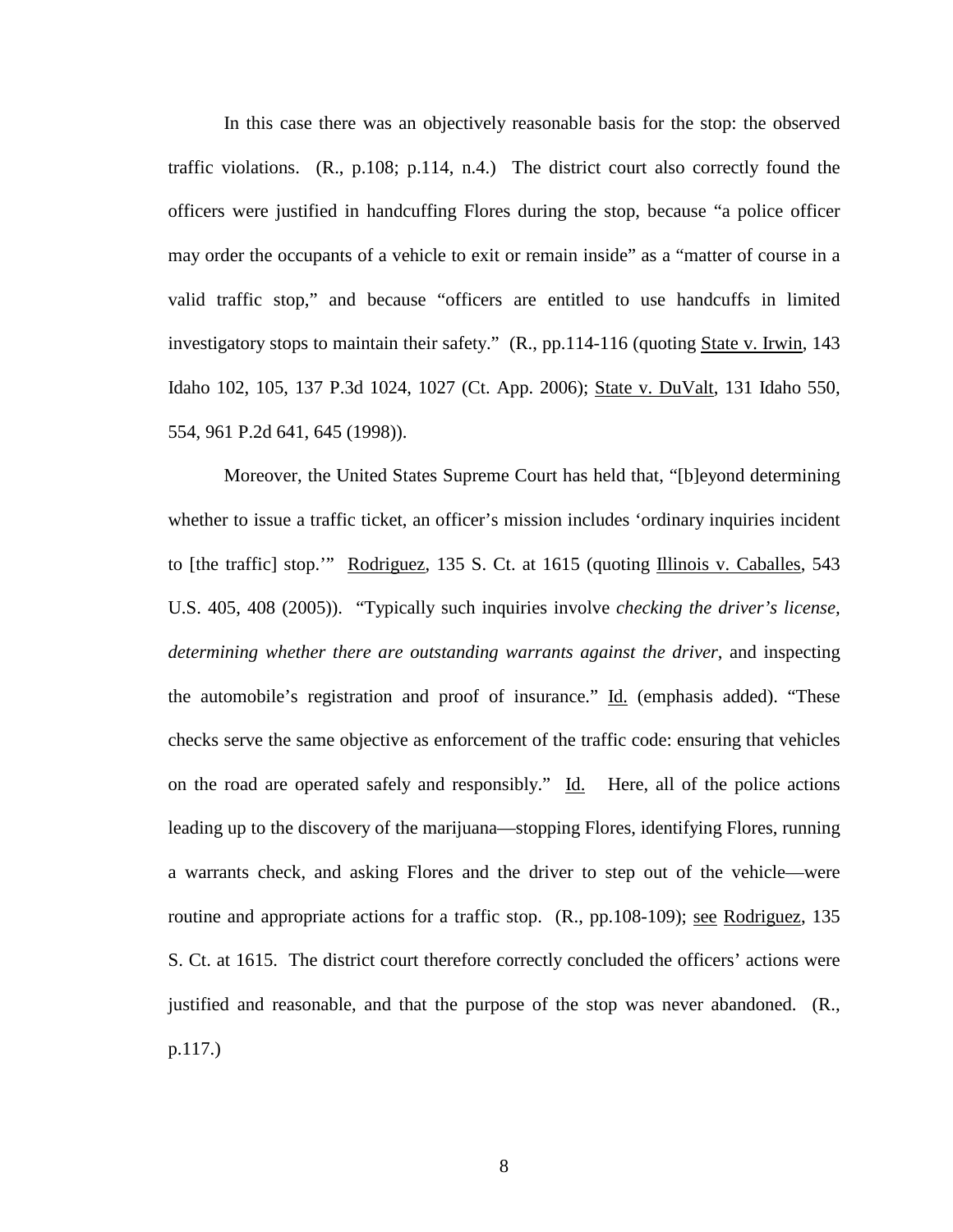On appeal, Flores contends that "[t]he district court misapprehended defense counsel's argument" by focusing on the officers' subjective motivations for effecting the stop. (Appellant's brief, p.7.) Flores claims, contrary to his own arguments below,<sup>[2](#page-12-0)</sup> that the officer's subjective motivations are "not the issue." (Appellant's brief, p.7.) Instead, Flores now claims the issue is "[w]here, as here, the reasonable suspicion for the stop is based on another officer's knowledge of a traffic violation, *and the officer making the stop is not aware of the nature of the violation*, *the seizure is unlawful at the outset* as the officer cannot possibly pursue the original purpose of the stop, which is to investigate the traffic violation." (Appellant's brief, p.7 (emphasis added).)

This claim fails. It fails first because it effectively nullifies the collective knowledge doctrine. Even assuming, *arguendo*, that Officer Esparza was not personally aware of the nature of the traffic violation, the stop was justified by reasonable suspicion based on "the collective knowledge of all those officers and dispatchers involved." Baxter, 144 Idaho at 678, 168 P.3d at 1025. The collective knowledge here included the observations of the two detectives who personally witnessed traffic infractions. (See R., p.108.)

Flores's standard, by contrast, would require a patrol officer have independent, personal knowledge of the nature of a violation, or the stop would be automatically abandoned at the outset. Such a standard would make it impossible to conduct a traffic

 $\overline{a}$ 

<span id="page-12-0"></span> $2$  Any "misapprehension" on the part of the district court was invited by Flores, who made much ado below about the pretextual nature of the stop. (See, e.g., R., pp.73-74. ("A seatbelt violation is a secondary action when police stop the vehicle's operator for a suspected violation of another law. I.C. §49-673(5). Therefore, there was no purpose of the stop. The only reason for the stop was pre-textual in nature.").)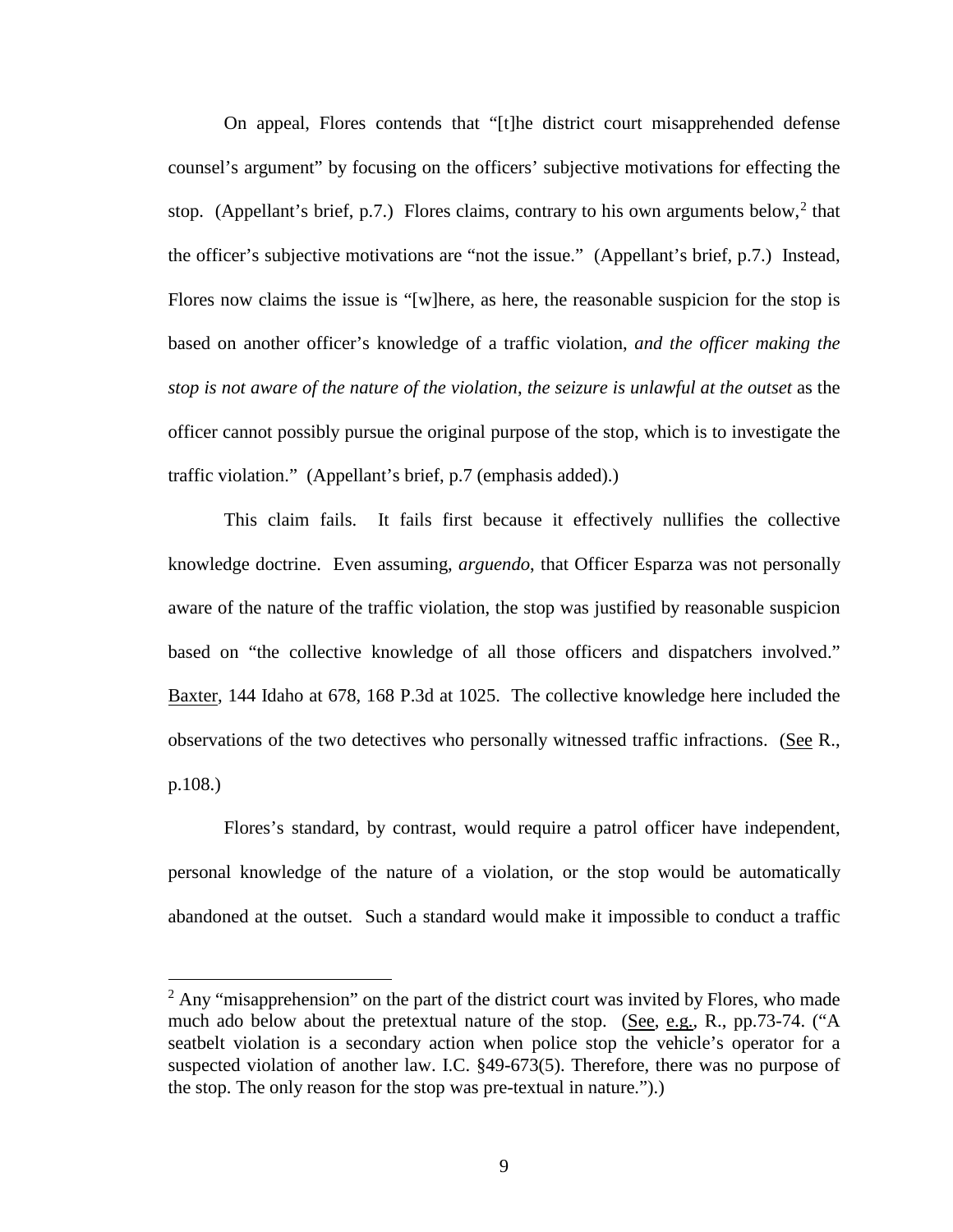stop based on collective knowledge, insofar as *every* stop not grounded in personal knowledge would be abandoned before it began. Because Flores's proposed new standard effectively nullifies the collective knowledge doctrine, it is contrary to controlling case law.

But even assuming Flores is correct, and a traffic stop supported by reasonable suspicion "cannot possibly" be done by a patrol officer who has no personal knowledge of the nature of the traffic violation, Flores's argument fails on the facts. Flores claims that while Officer Esparza "arguably was aware" that a traffic violation had occurred, "it is clear Officer Esparza was not aware of the *nature* of the violation." (Appellant's brief, p.7 (emphasis added).)

This is demonstrably incorrect. The district court never found that Officer Esparza "was not aware of the nature of the violation." (See R., pp. 106-17.) Instead, the district court found the opposite: that "Detectives Durbin and Lueddeke relayed the information regarding the pursuit *and the observed traffic violation* to Meridian Police Patrol Officer Branden Esparza," and that Officer Esparza "initiated the stop *based on the violations that were relayed to him.*" (R., p.108 (emphasis added).) Flores has failed to show these factual findings were clearly erroneous; in fact, Officer Esparza's complete testimony at the preliminary hearing<sup>[3](#page-13-0)</sup> makes it plain that these findings were correct:

And then I heard that the vehicle was—that it would be eastbound on Fairview and towards—going towards Eagle Road.

 $\overline{a}$ 

<span id="page-13-0"></span> $3$  The factual record for the motion to suppress hearing consisted of the testimony adduced at the suppression hearing; the preliminary hearing transcript, which the district court took judicial notice of; and an affidavit supporting a search warrant for the Moskee residence, which the state submitted as an exhibit. (R., p.106, n.1; Aug. pp.1-13.) The district court considered the affidavit only "as it relate [d] to events occurring prior to and including October 26, 2016 (the date of the traffic stop)." (R., p.106, n.1.)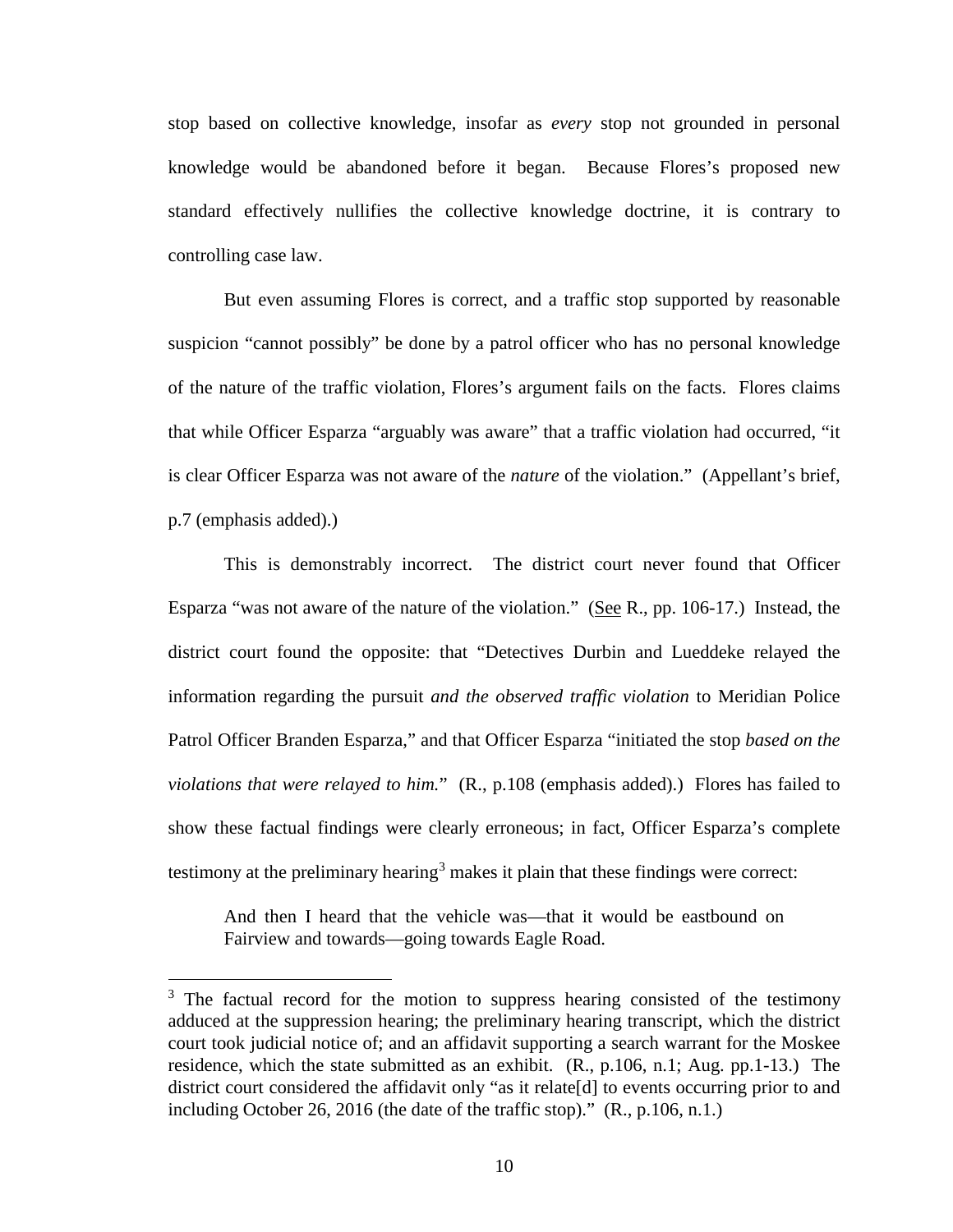And so I was like, well, I'm here, this area. And then that's kind of when I started more intently listening to it.

*And they said, "Well, this is what we have. This is the violations we have."* 

So when they saw the violations, I guess, and when I—other than the first violation they saw, I don't know the timeframe between there.

Q. Can you say with certainty that police eyes had been on this vehicle from the moment the alleged traffic citation—or traffic violation occurred to the moment that you initiated the traffic stop?

A. Say that—can I say for certain that they had seen it?

Q. Yes.

A. The way I—the way the radio traffic was sounding, it sounded like they had eyes on the vehicle the whole time. Do I know that for sure? I don't know.

Q. Okay. Now, you, yourself, did you see any traffic infractions?

A. I did not, no.

Q. Okay. Did you basically initiate the traffic stop as soon as you saw that vehicle?

A. No. I see the vehicle pass—I was going westbound on Fairview.

Q. Um-hmm.

A. Then I see—I—they were describing the vehicle and the occupants in the vehicle. As I was—as they passed me, I did a U-turn. But there was a vehicle between me and that vehicle, which was one of our—I believe our detectives that was involved in this. *And they were the one advising me what violations they had seen.* 

Q. Okay.

(Prelim. Hr'g Tr., p.23, L.1 – p.24, L.15 (emphasis added).)

Esparza's testimony made it clear: he was not simply informed of the *fact* of violations—some unknown, unnamed violation that occurred in the abstract—he was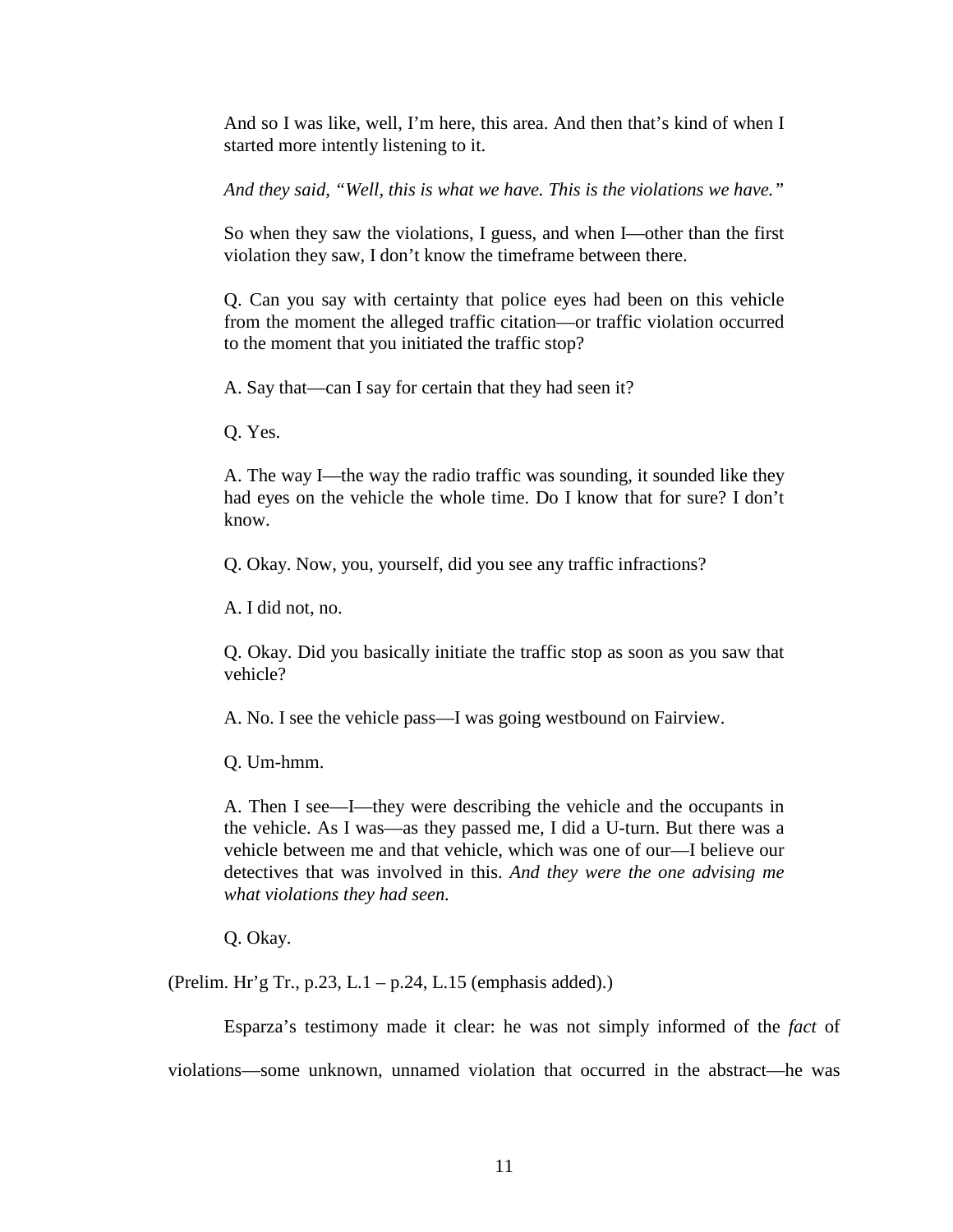advised as to *what violations* the other officers had seen. (Prelim. Hr'g Tr., p.24, Ls.13-

14.)

The officers who witnessed the traffic violations made it equally clear that they told Officer Esparza *what* they saw. The officer who testified at the preliminary hearing recalled that:

As we approached the stoplight, *I observed there was a child in the*  backseat. And the child was obviously moving around the backseat *unseatbelted*. As we passed the patrol car, that same child moved to the left-side seat and fastened the seatbelt quickly.

Q. Okay. Do you recall how many occupants were in that vehicle?

A. I believe three.

Q. Okay. And did you radio to the patrol car to initiate a traffic stop?

A. *I let the patrol officer know what my observations were, yes.* 

(Prelim. Hr'g Tr., p.8, Ls.1-13 (emphasis added).)

Likewise, the officer who testified at the motion to suppress hearing testified that

he reported the failure to signal to the other officers in the area:

Q. Did you observe any traffic violations by the driver of the vehicle?

A. I did.

Q. Tell us about that.

A. So the vehicle continued southbound through the neighborhood on Arrow Wood and then crossed over Ustick Road and then continued southbound back in through the neighborhood.

As I was following it, we got to Cape Cod and Blue Heron, which is an intersection, not super far from where we originally started. And the vehicle stopped at the stop sign and then turned left, but didn't use a turn indicator, and then continued eastbound towards—I believe it's  $10<sup>th</sup>$  or one of those streets over in east side.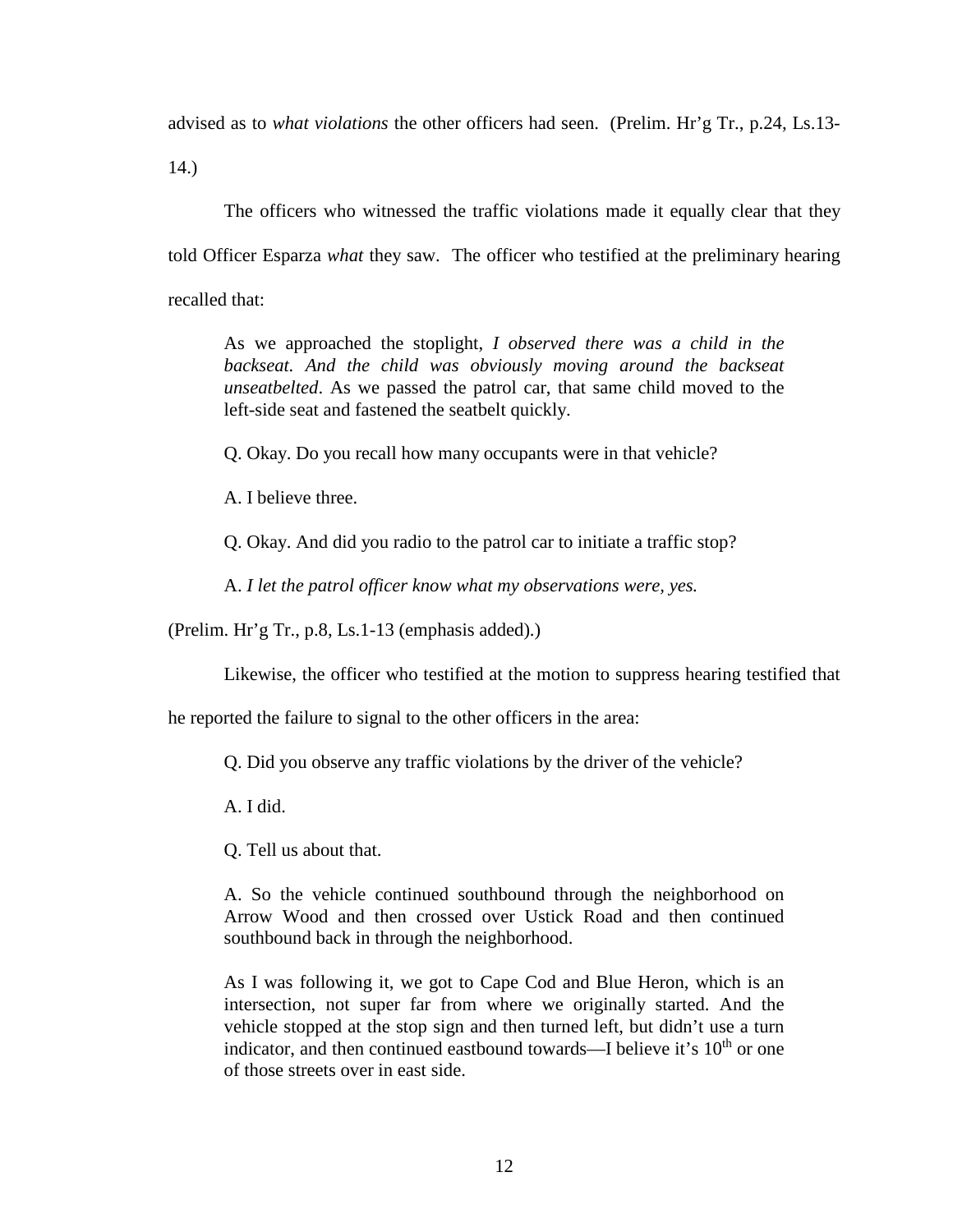Q. Did you continue to follow the vehicle?

A. I did.

Q. *When you observed the failure to signal, did you report that to the other officers in the area?* 

A. *I did.* 

Q. *How did you do that?* 

A. *By radio.*

 $(Tr., p.50, L.12 - p.51, L.8$  (emphasis added).)

In sum, the record does not remotely show that "it is clear that Officer Esparza was not aware of the nature of the violation." (Appellant's brief, p.7.) It shows the opposite: that Officer Esparza was well aware of the nature of the traffic violations, because the officers who saw them reported them to him. And Flores has not shown that the district court clearly erred when it found that "Detectives Durbin and Lueddeke relayed the information regarding the pursuit and the observed traffic violation" to Officer Esparza, and that Officer Esparza "initiated the stop based on the violations that were relayed to him." (R., p.108.) Accordingly, even if there is a "personal knowledge" exception to the collective knowledge doctrine, Flores fails to show that it would apply here, where the patrol officer in fact had personal knowledge of the nature of the traffic violations.

Flores finally contends that Officer Esparza "did not … diligently pursue[] the traffic investigation," and that "there is no evidence Officer Esparza intended to, or was in the process of, completing a traffic citation." (Appellant's brief, p.8.) This is also contradicted by the district court's factual findings and the record. As noted above,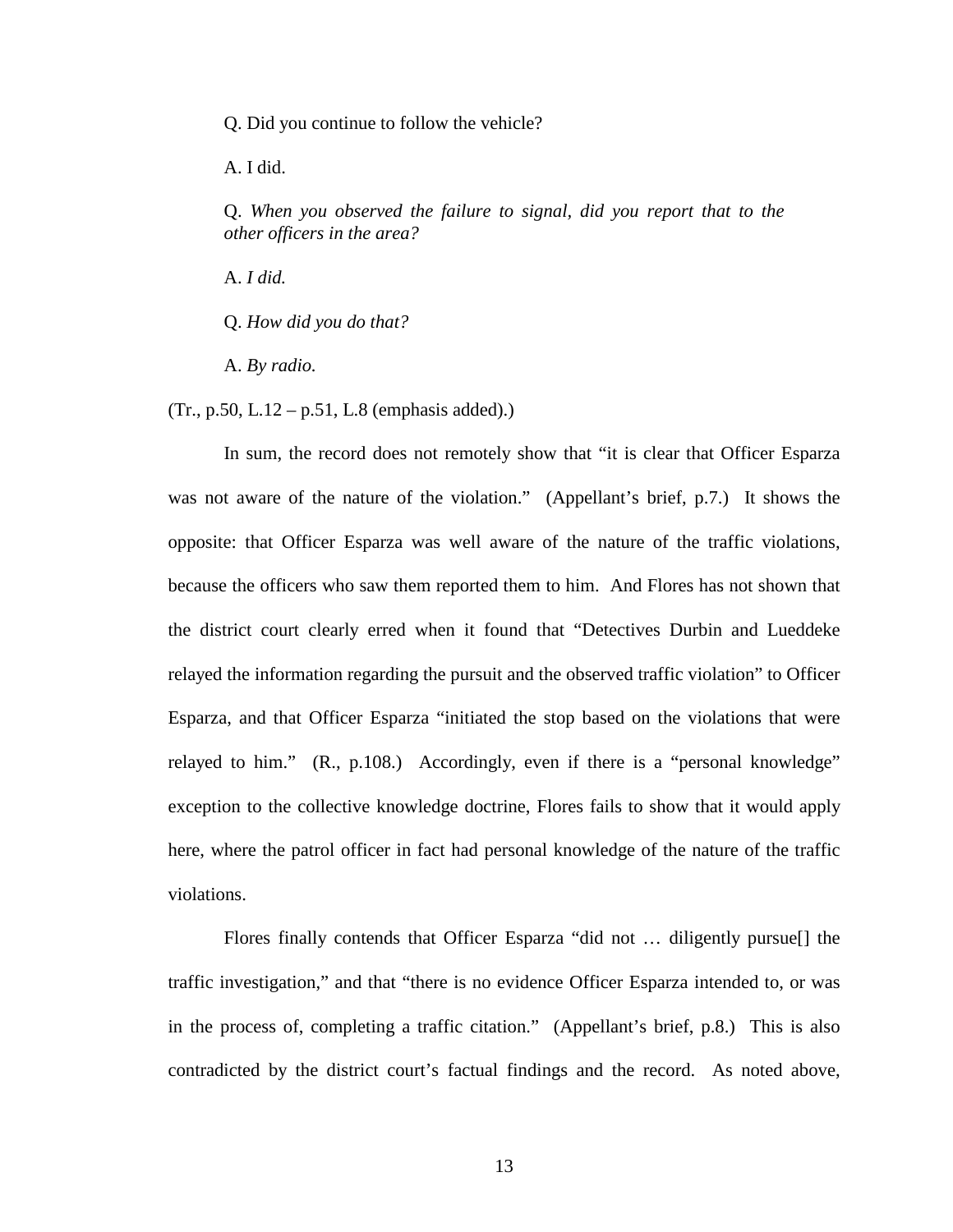"[b]eyond determining whether to issue a traffic ticket, an officer's mission includes 'ordinary inquiries incident to [the traffic] stop.'" Rodriguez, 135 S. Ct. 1609 (quoting Caballes, 543 U.S. at 408). "Typically such inquiries involve *checking the driver's license, determining whether there are outstanding warrants against the driver*, and inspecting the automobile's registration and proof of insurance." Id. (emphasis added).

Here, the district court found that Officer Esparza initiated the traffic stop; identified Flores via driver's license; and *"[w]hile Officer Esparza ran a driver and warrant check*, a drug detection K-9 unit arrived." (R., pp.108-09 (emphasis added).) Flores has not shown this finding was clearly erroneous, as the officer testified that after he made contact with the occupants of the vehicle, he began to run a "driver's and warrants check." (Prelim. Hr'g, p.16, Ls.11-14.) Thus, not only was it *possible* for the officer to diligently investigate the traffic violations, but that is precisely what he did, by performing the routine tasks incident to investigating a traffic stop. (See Prelim. Hr'g, p.16, Ls.11-14.)

The district court correctly rejected the argument that the officers abandoned the purpose of the stop, and correctly concluded the officers were justified in the actions they took during the stop. (R., p.117.) Flores fails to show any error on appeal.

## D. The District Court Correctly Concluded The Drug Investigation Was Supported By Reasonable Suspicion

"An investigative detention is permissible if it is based upon specific articulable facts which justify suspicion that the detained person is, has been, or is about to be engaged in criminal activity." Sheldon, 139 Idaho at 983, 88 P.3d at 1223 (citing Terry, 392 U.S. at 21; United States v. Cortez, 449 U.S. 411, 417 (1981)).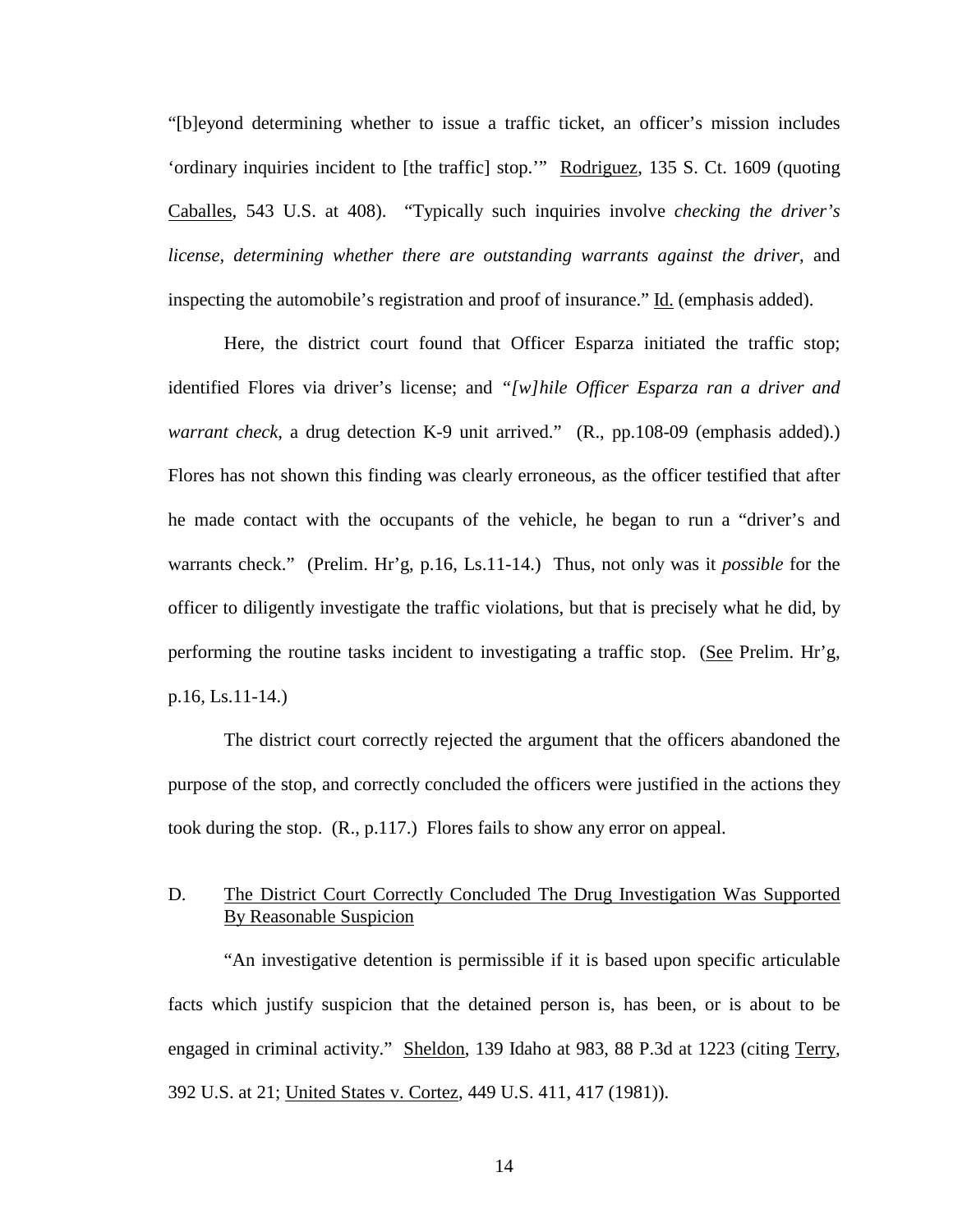An investigative detention must not only be justified at its beginning, but must also be conducted in a manner that is reasonably related in scope and duration to the circumstances which justified the interference in the first place. Florida v. Royer, 460 U.S. 491, 499-500 (1983); State v. Roe, 140 Idaho 176, 181, 90 P.3d 926, 931 (Ct. App. 2004). "The purpose of a stop is not permanently fixed, however, at the moment the stop is initiated, for during the course of the detention there may evolve suspicion of criminality different from that which initially prompted the stop." Sheldon, 139 Idaho at 984, 88 P.3d at 1224. Routine traffic stops may turn up suspicious circumstances which could justify an officer asking questions unrelated to the stop. State v. Myers, 118 Idaho 608, 613, 798 P.2d 453, 458 (Ct. Ap 1990). "The officer's observations, general inquiries, and events succeeding the stop may—and often do—give rise to legitimate reasons for particular lines of inquiry and further investigation by an officer." Id.

The district court correctly concluded that, in addition to investigating the traffic violations, the officers "had reasonable suspicion to conduct a drug investigation based on the totality of the circumstance[s]":

The stop of this vehicle was not an isolated event. Officers had ample information prior to stopping the vehicle regarding the house from which the vehicle came. There was concern regarding children's safety in the home based on the 14-year old's report that her parents were using heroin and had visitors frequenting the home. A concerned citizen also reported that the home received frequent visitors and stop and go traffic. Defendant and his wife used to be roommates with the 14-year old girl's parents. Defendant and his wife stopped at the Moskee residence for at least 20 minutes and left with Defendant's step-son unbuckled in the backseat, apparently driving quickly and evasively through neighborhoods on an indirect route to the destination of the final stop. Under these facts and circumstances, it was reasonable for the officers to investigate into the welfare of Defendant's step-son as well as to inquire as to whether the parents possess illegal substances.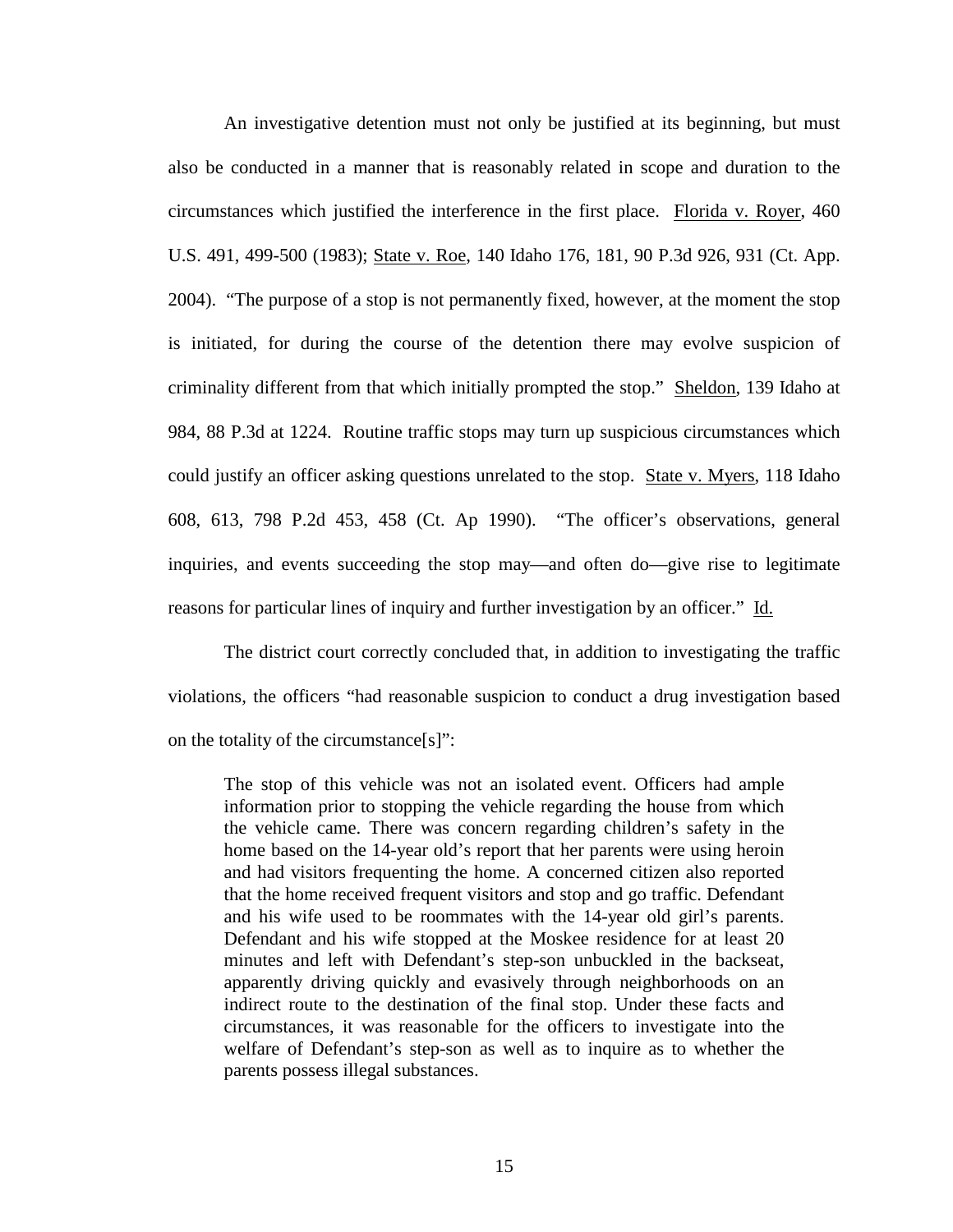(R., p.116-17.)

On appeal, Flores argues that "[t]he district court erred in concluding there was reasonable suspicion of drug activity prior to the stop of the vehicle," arguing that "[p]rior to the stop, none of the officers knew the identity of the individuals in the vehicle, and there was insufficient evidence connecting the individuals in the vehicle to the suspected drug activity at the Moskee residence." (Appellant's brief, pp.5, 9.)

Flores fails to show error. The district court correctly determined that, based on the facts known to the officers conducting the investigation—the reports of drug use and stop-and-go traffic at the Moskee residence, the quick and evasive driving pattern from a car leaving the house, and a child not seatbelted in the car—there was reasonable suspicion to conduct a drug investigation and to investigate the welfare of the child in the vehicle. (R., p.116-17.) And even if the officers did not know the identity of the individuals in the vehicle prior to the stop, they knew who Flores was—and, by extension, his connections to the Moskee residence—immediately after identifying him by his driver's license. Identifying Flores, as noted, was an "ordinary inquir[y] incident to" the traffic stop. Rodriguez, 135 S. Ct. at 1615. Moreover, Flores has not challenged the district court's finding that "it was reasonable for the officers to investigate into the welfare of Defendant's step-son"—which it plainly was, given the risk posed to the child by the driving pattern, the lack of a seat belt, and the departure from a house where another child had reported drug use.

Moreover, even assuming *arguendo* there was no initial reasonable suspicion to conduct a drug investigation, police may ask vehicle occupants to exit "as a matter of course" of investigating a traffic violation. Irwin, 143 Idaho at 105, 137 P.3d at 1027;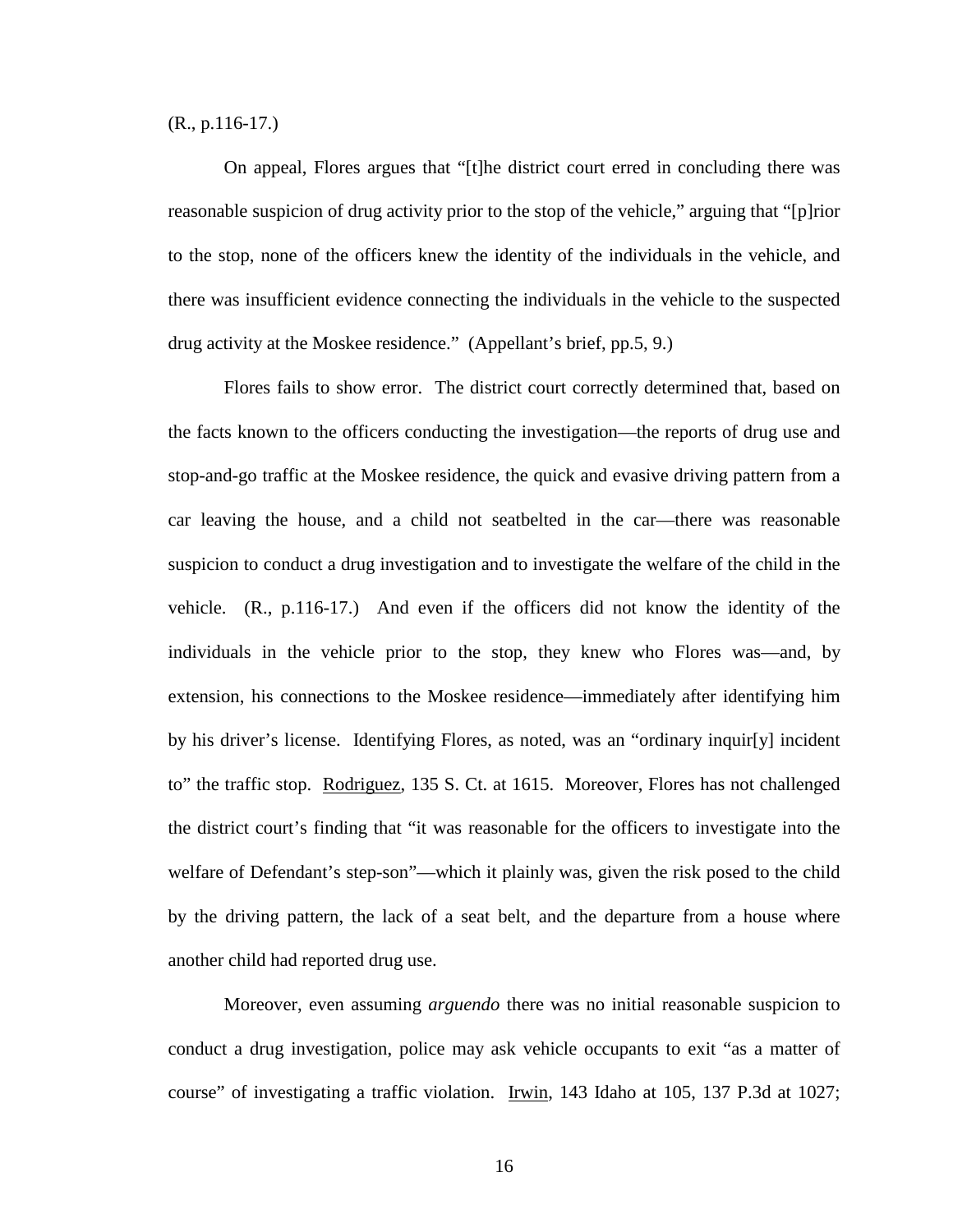DuValt, 131 Idaho at 554, 961 P.2d at 645. Flores was stopped for traffic violations, and he and his passenger were asked to exit the vehicle. (R., pp.108-09.) When his passenger was asked to exit the vehicle she produced marijuana, admitting it was marijuana. (R., p.109.) At this point, irrespective of any other suspicious circumstances, the officers not only had probable cause to arrest Flores's passenger, but had clear reasonable suspicion to further investigate Flores and his vehicle for evidence of additional controlled substances.

In sum, the purpose of the traffic stop was never abandoned, and there was ample reasonable suspicion that supported the drug investigation here. Flores fails to show the district court erred in denying his motion to suppress.

### **CONCLUSION**

The state respectfully requests this Court affirm the district court's denial of Flores's motion to suppress evidence.

DATED this 26th day of June, 2018.

/s/ Kale D. Gans\_\_\_\_\_\_\_ KALE D. GANS Deputy Attorney General